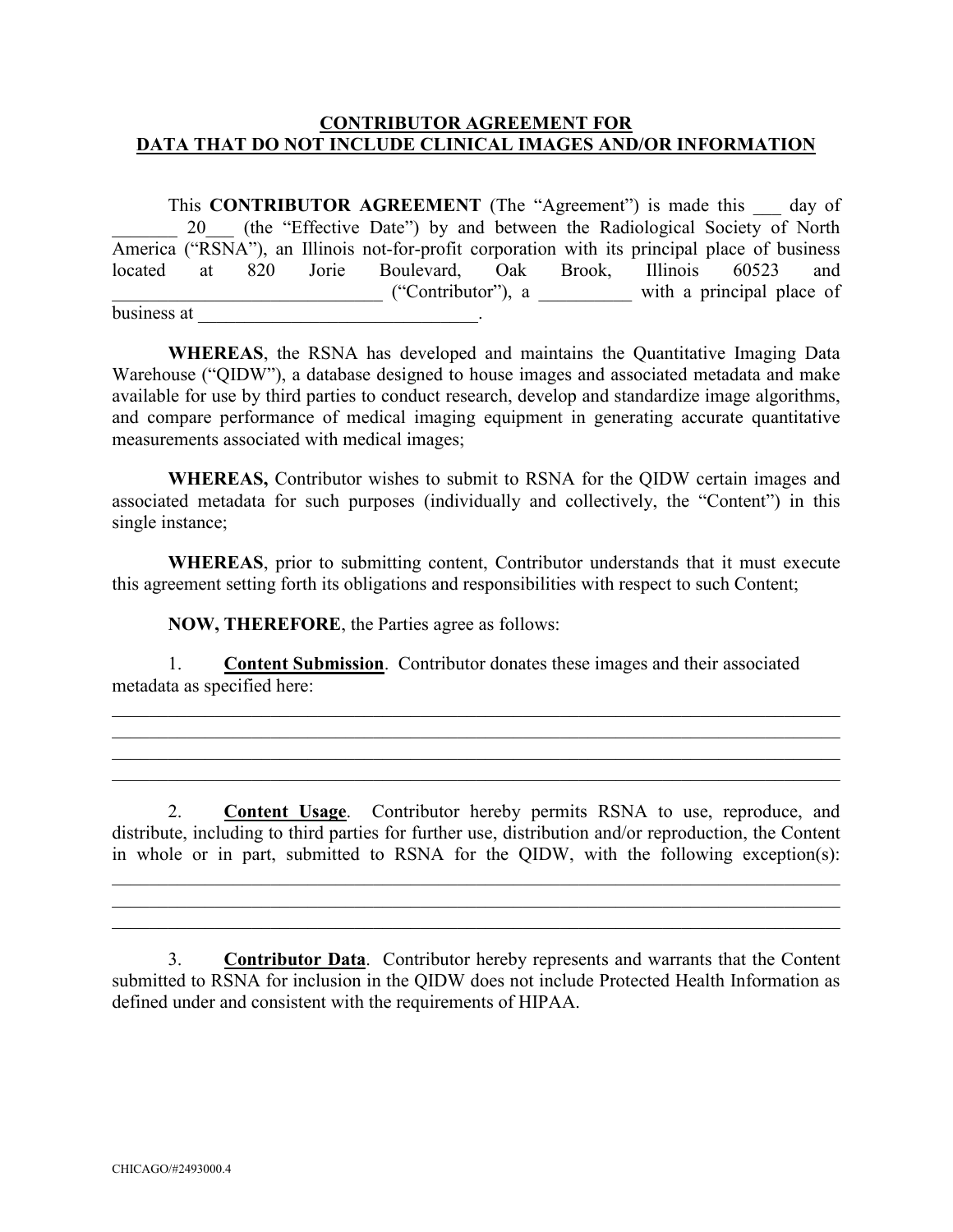4. **Indemnification**. Contributor hereby releases, discharges and agrees to hold harmless RSNA and its affiliates and their respective representatives, assigns, and employees, any person acting under their permission or authority, and any licensee of the QIDW (collectively, "RSNA Indemnified Parties") from and against any and all losses, liabilities, judgments, awards, penalties, and costs (including reasonable attorney's fees) (individually and collectively "Liability") in any claim, action, suit or proceeding (individually and collectively, a "Claim") whatsoever in connection with the use or disclosure of the Content by RSNA Indemnified Parties or third-party acts or omissions related to the use or operation of the QIDW, including any claim or charge of a violation(s) of HIPAA or any applicable local or state privacy laws.

5. **Survival**. The expiration of this Agreement shall not relieve the obligations undertaken by the parties in Section 2, 3, 4, and 5. Any other provisions of this Agreement that by their nature are intended to survive termination or expiration of this Agreement shall so survive.

6. **Entire Agreement**. This Agreement and all exhibits and attachments hereto constitute the entire agreement among the parties with respect to the subject matter hereof, and all prior negotiations, representations, agreements and understandings are superseded hereby. Agreements amending, altering, or supplementing the terms hereof shall be made by means of a written document signed by the duly authorized representatives of the Parties.

7. **Notice**. Any notice required by this Agreement shall be given by (i) prepaid, first class, certified mail, return receipt requested; (ii) overnight courier service; or (iii) confirmed facsimile to the Parties at their addresses set forth above.

8. **Governing Law**. The laws of the State of Illinois (without giving effect to its conflict of laws principles) shall govern all matters arising out of or relating to this Agreement and the transactions it contemplates, including, without limitation, its interpretation, construction, performance, and enforcement. The parties hereby consent to the jurisdiction and venue of the United States District Court for the Northern District of Illinois and any courts of the County of Cook in the State of Illinois in which any suit, action or proceeding is brought under this Agreement.

9. **Severability**. The invalidity or unenforceability of any term or provision hereof shall not affect the validity or enforceability of any other term or provision hereof. All terms and covenants contained herein are severable, and if any of the provisions hereof shall be held to be invalid or unenforceable by a competent court, this Agreement shall be interpreted as if such invalid or unenforceable term or covenant were not contained herein.

10. **Waiver**. No failure to exercise any right or demand performance of any obligation under the Agreement shall be deemed a waiver of such right or obligation.

11. **Counterparts**. This Agreement may be executed in one or more counterparts, each of which shall be deemed an original.